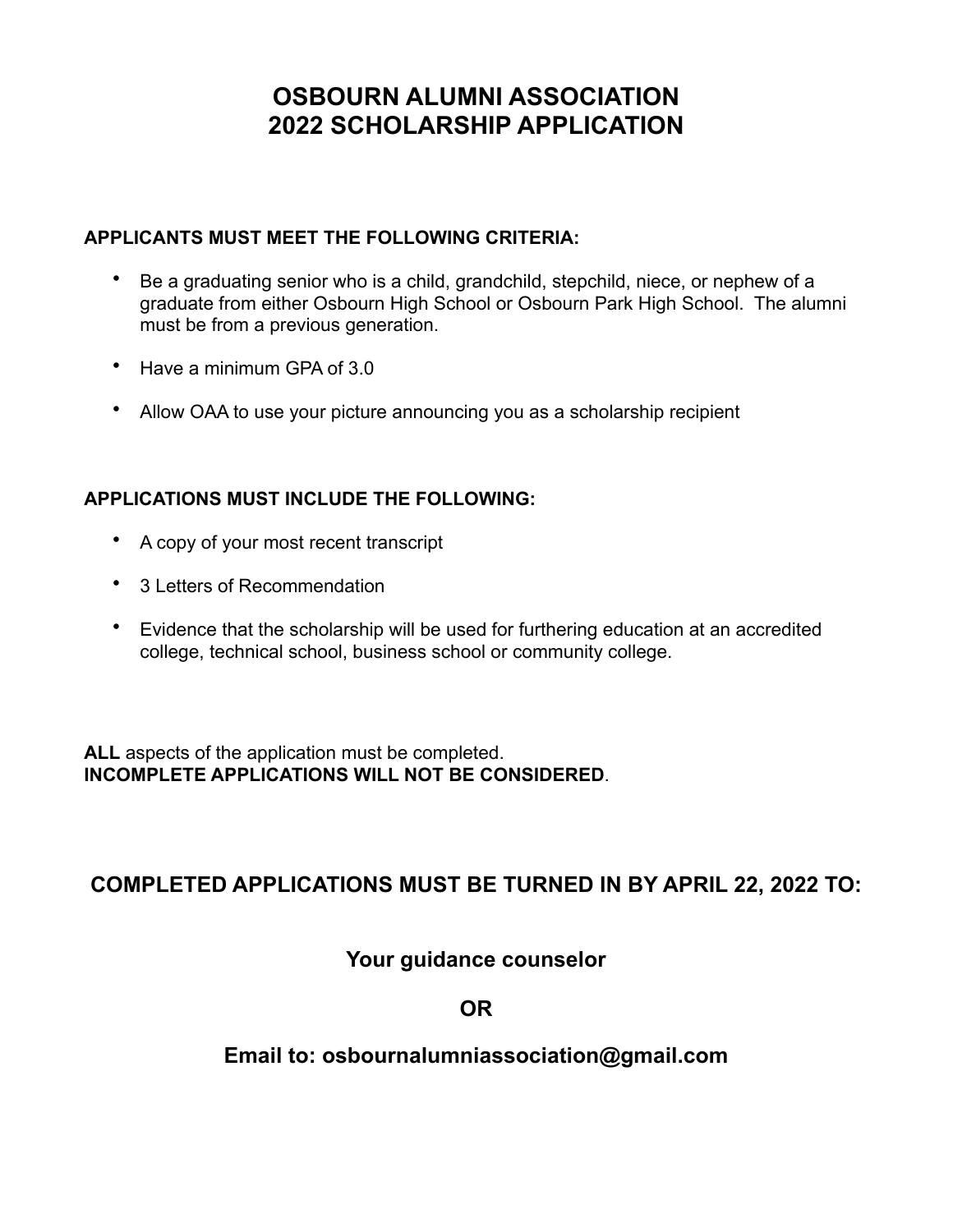# OAA 2022 SCHOLARSHIP APPLICATION

|                                                 | First                                                                            | Middle                                                                           | Last     |  |  |  |  |  |
|-------------------------------------------------|----------------------------------------------------------------------------------|----------------------------------------------------------------------------------|----------|--|--|--|--|--|
|                                                 |                                                                                  |                                                                                  |          |  |  |  |  |  |
|                                                 |                                                                                  |                                                                                  |          |  |  |  |  |  |
|                                                 |                                                                                  |                                                                                  |          |  |  |  |  |  |
|                                                 |                                                                                  | ,我们也不会有什么。""我们的人,我们也不会有什么?""我们的人,我们也不会有什么?""我们的人,我们也不会有什么?""我们的人,我们也不会有什么?""我们的人 |          |  |  |  |  |  |
|                                                 |                                                                                  |                                                                                  |          |  |  |  |  |  |
|                                                 |                                                                                  |                                                                                  |          |  |  |  |  |  |
|                                                 |                                                                                  |                                                                                  |          |  |  |  |  |  |
|                                                 |                                                                                  |                                                                                  |          |  |  |  |  |  |
|                                                 | I attend: Osbourn High School_______________ Osbourn Park High School___________ |                                                                                  |          |  |  |  |  |  |
|                                                 |                                                                                  |                                                                                  |          |  |  |  |  |  |
|                                                 |                                                                                  |                                                                                  |          |  |  |  |  |  |
| GPA: Senior Year GPA _______ Overall GPA ______ |                                                                                  |                                                                                  |          |  |  |  |  |  |
|                                                 |                                                                                  |                                                                                  |          |  |  |  |  |  |
|                                                 |                                                                                  |                                                                                  |          |  |  |  |  |  |
|                                                 |                                                                                  |                                                                                  |          |  |  |  |  |  |
|                                                 |                                                                                  |                                                                                  |          |  |  |  |  |  |
|                                                 |                                                                                  |                                                                                  |          |  |  |  |  |  |
|                                                 |                                                                                  |                                                                                  |          |  |  |  |  |  |
|                                                 | <u> 1989 - Johann Stoff, amerikansk politiker (d. 1989)</u>                      |                                                                                  |          |  |  |  |  |  |
|                                                 |                                                                                  |                                                                                  |          |  |  |  |  |  |
|                                                 |                                                                                  |                                                                                  |          |  |  |  |  |  |
|                                                 |                                                                                  |                                                                                  |          |  |  |  |  |  |
|                                                 | I am related to the following graduates:                                         |                                                                                  |          |  |  |  |  |  |
|                                                 |                                                                                  |                                                                                  |          |  |  |  |  |  |
| Name                                            | Relationship                                                                     | Year graduated                                                                   | OHS/OPHS |  |  |  |  |  |
|                                                 |                                                                                  |                                                                                  |          |  |  |  |  |  |
|                                                 |                                                                                  |                                                                                  |          |  |  |  |  |  |
|                                                 |                                                                                  |                                                                                  |          |  |  |  |  |  |
|                                                 |                                                                                  |                                                                                  |          |  |  |  |  |  |
|                                                 |                                                                                  |                                                                                  |          |  |  |  |  |  |
|                                                 |                                                                                  |                                                                                  |          |  |  |  |  |  |
|                                                 |                                                                                  |                                                                                  |          |  |  |  |  |  |
|                                                 |                                                                                  |                                                                                  |          |  |  |  |  |  |
|                                                 |                                                                                  |                                                                                  |          |  |  |  |  |  |
|                                                 |                                                                                  |                                                                                  |          |  |  |  |  |  |
|                                                 |                                                                                  |                                                                                  |          |  |  |  |  |  |
|                                                 |                                                                                  |                                                                                  |          |  |  |  |  |  |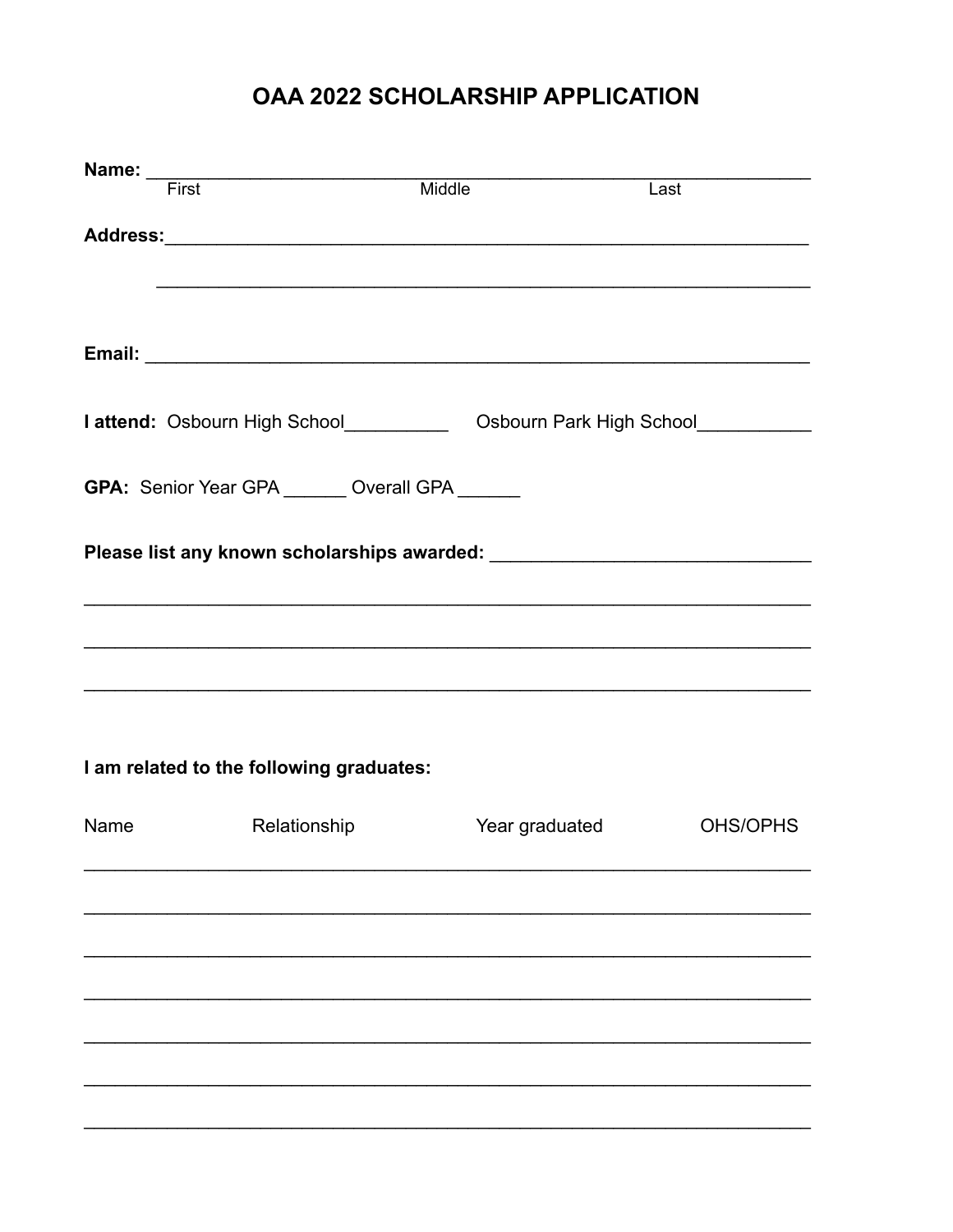**Employment Information (please include number of hours you work per week):**

 $\mathcal{L}_\text{max}$  and  $\mathcal{L}_\text{max}$  and  $\mathcal{L}_\text{max}$  and  $\mathcal{L}_\text{max}$  and  $\mathcal{L}_\text{max}$  and  $\mathcal{L}_\text{max}$ 

 $\mathcal{L}_\text{max} = \mathcal{L}_\text{max} = \mathcal{L}_\text{max} = \mathcal{L}_\text{max} = \mathcal{L}_\text{max} = \mathcal{L}_\text{max} = \mathcal{L}_\text{max} = \mathcal{L}_\text{max} = \mathcal{L}_\text{max} = \mathcal{L}_\text{max} = \mathcal{L}_\text{max} = \mathcal{L}_\text{max} = \mathcal{L}_\text{max} = \mathcal{L}_\text{max} = \mathcal{L}_\text{max} = \mathcal{L}_\text{max} = \mathcal{L}_\text{max} = \mathcal{L}_\text{max} = \mathcal{$ 

 $\mathcal{L}_\text{max}$  and  $\mathcal{L}_\text{max}$  and  $\mathcal{L}_\text{max}$  and  $\mathcal{L}_\text{max}$  and  $\mathcal{L}_\text{max}$  and  $\mathcal{L}_\text{max}$ 

 $\mathcal{L}_\text{max} = \mathcal{L}_\text{max} = \mathcal{L}_\text{max} = \mathcal{L}_\text{max} = \mathcal{L}_\text{max} = \mathcal{L}_\text{max} = \mathcal{L}_\text{max} = \mathcal{L}_\text{max} = \mathcal{L}_\text{max} = \mathcal{L}_\text{max} = \mathcal{L}_\text{max} = \mathcal{L}_\text{max} = \mathcal{L}_\text{max} = \mathcal{L}_\text{max} = \mathcal{L}_\text{max} = \mathcal{L}_\text{max} = \mathcal{L}_\text{max} = \mathcal{L}_\text{max} = \mathcal{$ 

#### **Extra-Curricular Activities:**

| <b>School Activities</b> | <b>Position Held</b> | <b>Awards/Honors</b> | <b>Years Participated</b> |
|--------------------------|----------------------|----------------------|---------------------------|
|                          |                      |                      |                           |
|                          |                      |                      |                           |
|                          |                      |                      |                           |
|                          |                      |                      |                           |
|                          |                      |                      |                           |
|                          |                      |                      |                           |
|                          |                      |                      |                           |
|                          |                      |                      |                           |
|                          |                      |                      |                           |
|                          |                      |                      |                           |
|                          |                      |                      |                           |
|                          |                      |                      |                           |
|                          |                      |                      |                           |
|                          |                      |                      |                           |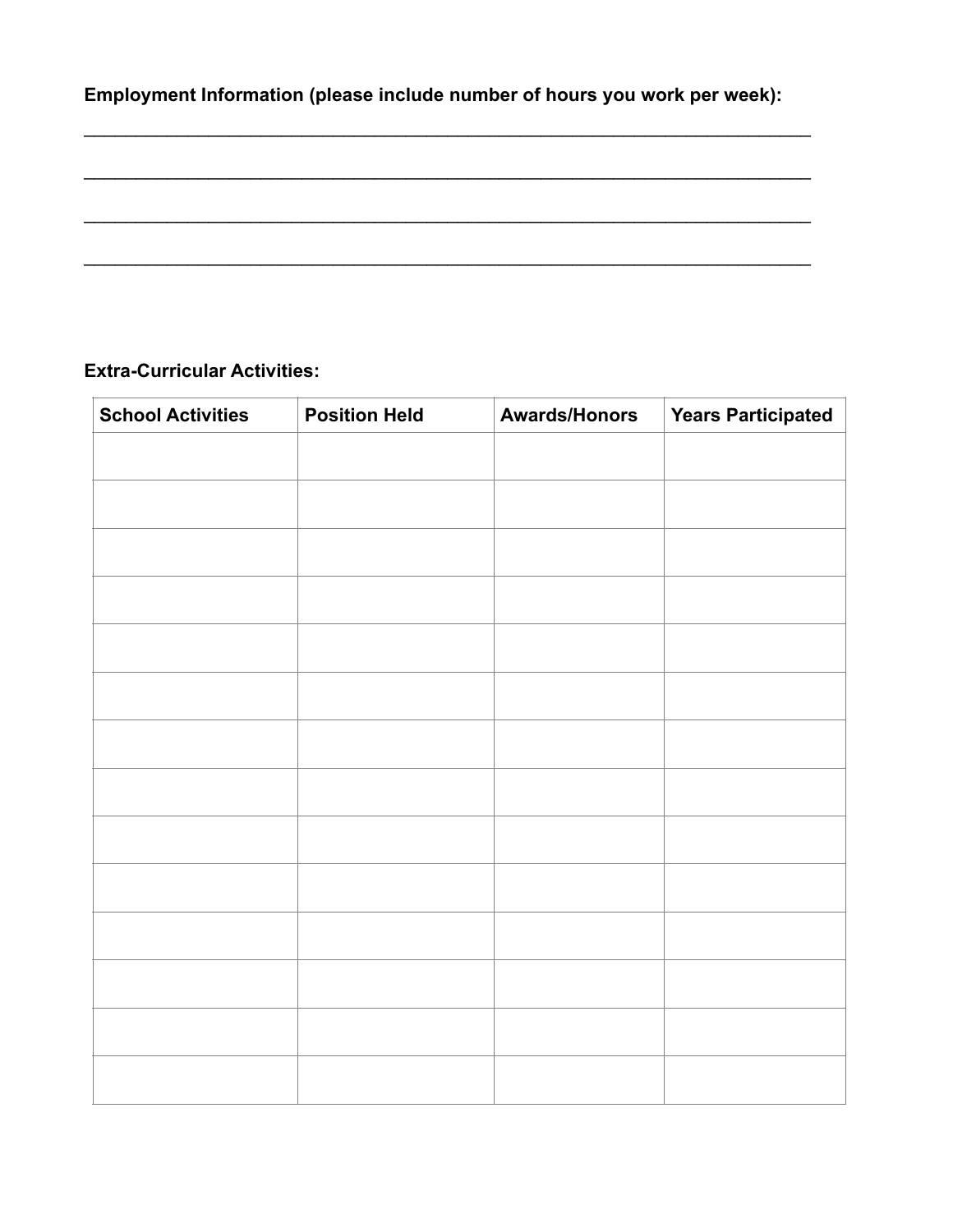## **Community Activities:**

| Organization | <b>Activity/ Service</b> | Length of Service   Years Participated |
|--------------|--------------------------|----------------------------------------|
|              |                          |                                        |
|              |                          |                                        |
|              |                          |                                        |
|              |                          |                                        |
|              |                          |                                        |
|              |                          |                                        |
|              |                          |                                        |
|              |                          |                                        |
|              |                          |                                        |
|              |                          |                                        |
|              |                          |                                        |
|              |                          |                                        |
|              |                          |                                        |

**Please feel free to attach another paper if you need more space than what is provided.**